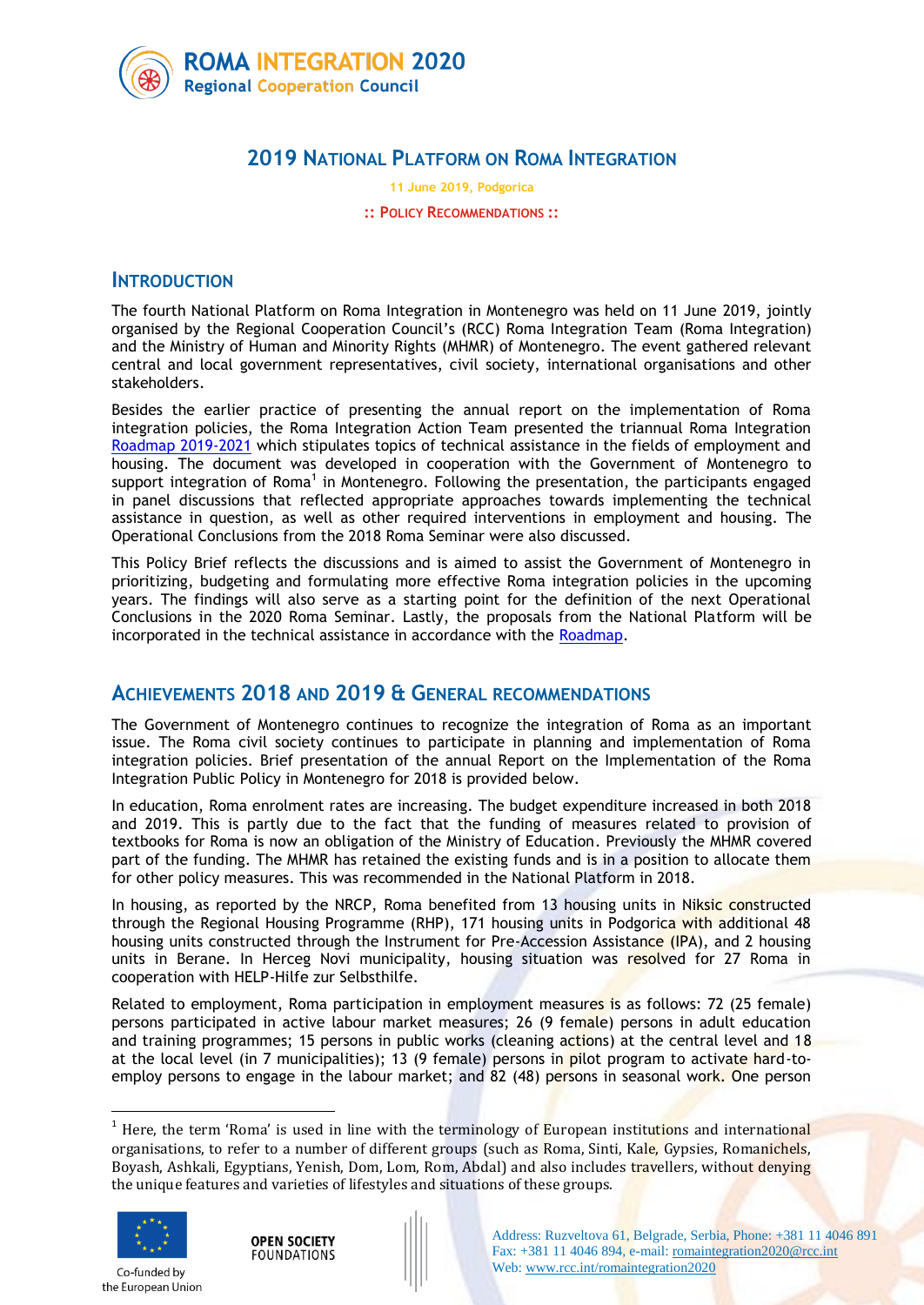with tertiary education was employed in Niksic in the civil society, together with two persons with higher secondary education (in the civil society and the local government), all on contract basis. Montenegro is striving to ensure that all university educated Roma find employment as a motivation for young generations not to drop-out from the education system. According to a research by the NGO Center for Democracy and Human Rights (CEDEM), support for anti-discrimination policies for Roma integration has increased from 66% (2010) to 77.2% (2018). This was the highest increase of support for integration policies for a single vulnerable group.

On horizontal issues, Montenegro is participating in the Roma Responsive Budgeting Initiative led by the Roma Integration project. The [Guidelines for Roma Responsive Budgeting](https://www.rcc.int/romaintegration2020/docs/96/guidelines-for-roma-responsive-budgeting) were developed in 2018 within the inter-governmental working group that also included Montenegro representatives. In 2019, Montenegrin civil servants were trained to perform Roma responsive budgeting of policies and action plans, based on existing evidences of Roma needs and policies' successes. At the same time, test phase of the [Guidelines](https://www.rcc.int/romaintegration2020/docs/96/guidelines-for-roma-responsive-budgeting)' application implemented by the Roma Integration is ongoing and will continue in 2020.

Montenegro has provided full support in the process of preparation of the [Declaration of Western](https://www.rcc.int/romaintegration2020/docs/105/the-declaration-of-western-balkans-partners-on-roma-integration-within-the-eu-enlargement-processrn)  [Balkans Partners on Roma Integration within the EU Enlargement Process](https://www.rcc.int/romaintegration2020/docs/105/the-declaration-of-western-balkans-partners-on-roma-integration-within-the-eu-enlargement-processrn) adopted in the Western Balkans Summit in Poznan. Montenegro highlights its political commitment to Roma integration. The [Roadmap](https://www.rcc.int/romaintegration2020/docs/102/roma-integration-roadmap-montenegro-2019-2021) document will also serve to support achievement of the [Declaration](https://www.rcc.int/romaintegration2020/docs/105/the-declaration-of-western-balkans-partners-on-roma-integration-within-the-eu-enlargement-processrn) stated goals and targets.

- The National Roma Contact Point (NRCP) should maintain the National Platform on Roma Integration as a platform for the dialogue among all relevant stakeholders.
- Capacities of the Ministry of Human and Minority Rights together with that of the NRCP and his office should be substantially strengthened in relation to the policy planning, monitoring and implementation.
- The capacity-building of policy implementers at the local and central level should continue, including for the Commission for monitoring of the implementation of the Strategy for Social Inclusion of Roma and Egyptians in Montenegro 2016 – 2020 (Roma Integration Strategy).
- The monitoring process should continue to be improved, especially on collection of budgetary and impact information. The Ministry of Human and Minority Rights should initiate a request towards the MONSTAT Statistical Office for the official collection of impact information on a periodical basis. Collection of gender disaggregated information in case of measures implemented by the central and local Government should be further improved.
- Sufficient budget should be committed for the Roma integration action plans so that planned policies are implemented. Cooperation of the line ministries and the Ministry of Finance needs strengthening.
- Montenegro should continue to participate in the Roma Responsive Budgeting Initiative and officially adopt recommendations for the improvement of budgeting procedures at the end of each budget year.
- The Ministry of Labour and Social Care (as one of crucial line ministries for employment and social housing policies) should assume its role in formulating, budgeting, monitoring and reporting on the Roma integration policies as to ensure that Roadmap stated targets are timely achieved.
- The civil society should increase capacities to discuss the National Platform proposed topics, point to lingering and emerging issues, and offer solutions.
- Participation of Roma community in the planning and implementation of activities at the local level should be promoted and guaranteed, though their direct representation and participation (besides that of non-governmental organisations).
- The practice of incorporating Operational Conclusions in the Roma integration action plans should continue. Conclusions from the National Platform events should also be incorporated in the action planning.
- Instead of adopting annual action plans, the economy should consider to adopt action plans of longer duration.

**2 / 10**

## **ROADMAP CONSIDERATIONS AND RECOMMENDATIONS FOR ACTION**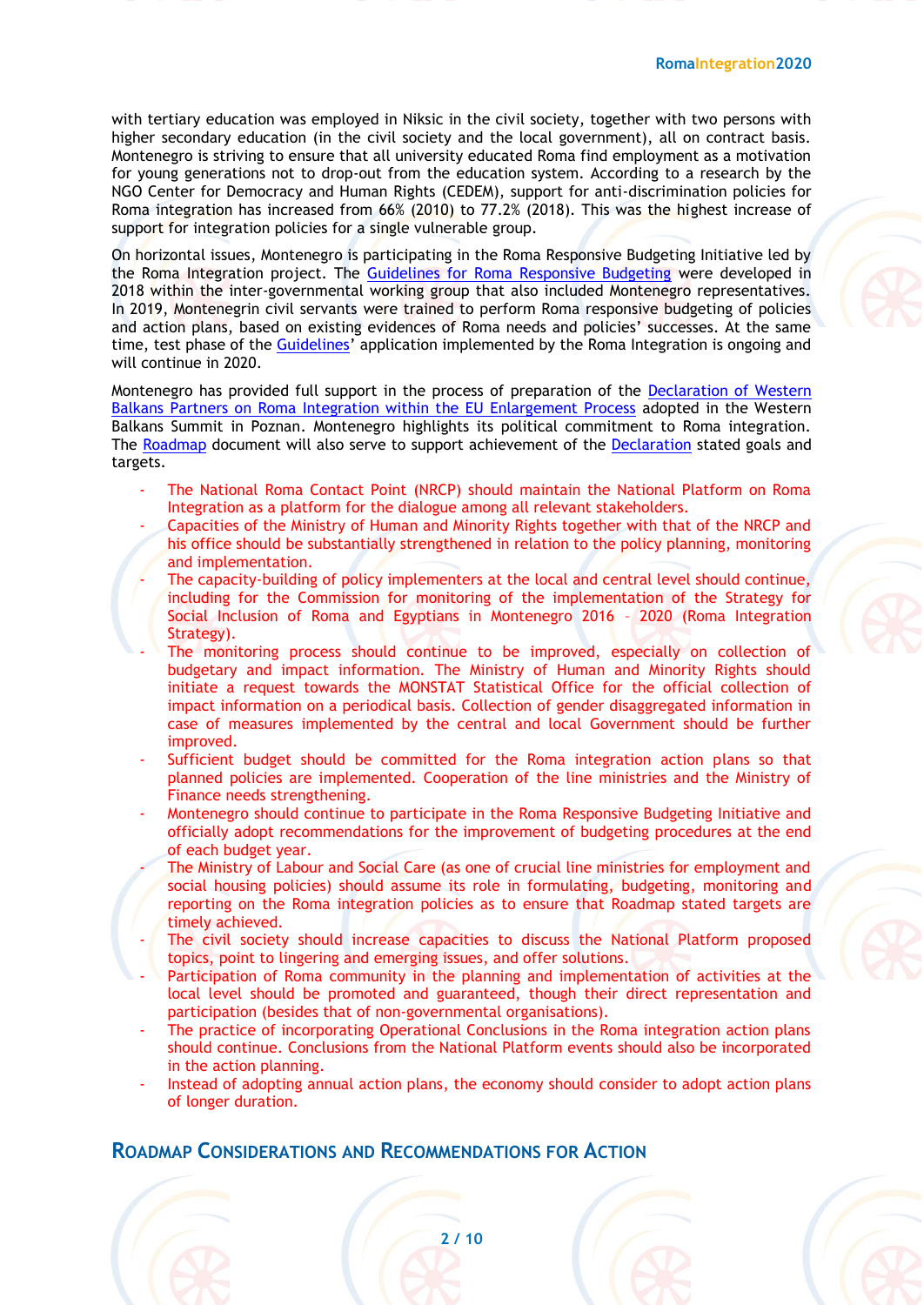To support the achievement of the [Declaration](https://www.rcc.int/romaintegration2020/docs/105/the-declaration-of-western-balkans-partners-on-roma-integration-within-the-eu-enlargement-processrn) stated goals and targets, the [Roma Integration](https://www.rcc.int/romaintegration2020/docs/102/roma-integration-roadmap-montenegro-2019-2021)  [Roadmap 2019-2021](https://www.rcc.int/romaintegration2020/docs/102/roma-integration-roadmap-montenegro-2019-2021) was prepared in cooperation of the line ministries and the Roma Integration project. The document envisages governmental priority areas and technical assistance to reach the desired targets. The document is based on available data, including the 2017 Regional Roma Survey. This is in line with the previous year recommendation to base policies on existing information. The anticipated technical assistance is entirely based on goals, targets, and measures from the [Roma Integration Strategy,](https://www.rcc.int/romaintegration2020/download/docs/20160324%20ME%20NRIS%202016-20%20%5ben%5d.pdf/516f4f38750495e5df7c9596503cf7e4.pdf) [2018](https://www.rcc.int/romaintegration2020/download/docs/Akcioni%20plan%20CG2018.pdf/2912f091dcaaedda7ed6f89d9cf5de78.pdf) and [2019](https://www.rcc.int/romaintegration2020/download/docs/Akcioni%20plan%20CG2019.pdf/49f9a70f1565e3ce126fdb9e19b93141.pdf) Action Plans, and 2018 Operational Conclusions. The planned technical assistance together with the most important considerations and discussions takeaways from the National Platform are summarized below.

### **EMPLOYMENT**

The 2017 UNDP Regional Roma Survey [results](https://www.undp.org/content/dam/rbec/docs/Factsheet_MONTENEGRO_Roma.pdf) for Montenegro indicated that the employment rate of Roma is 14%, compared to 37% for their non-Roma neighbours and 52% for total population. Compared to 2010, this is a decrease in the employment rate of Roma. The [2019 EC Progress Report](https://ec.europa.eu/neighbourhood-enlargement/sites/near/files/20190529-montenegro-report.pdf) confirmed that achieved results are insufficient and that negative trend was observed recently. At the same time, 61% of Roma engage in undeclared work. The [Roadmap](https://www.rcc.int/romaintegration2020/docs/102/roma-integration-roadmap-montenegro-2019-2021) sets as the target to achieve the Roma employment rate of 25% by the time of the European Union (EU) accession by transforming at least 20% of the current undeclared into declared work. Anecdotal evidence clearly points that significant number of Roma in undeclared work engage in individual secondary raw materials (waste) collection. There is an opportunity to increase the employment rate for Roma by piloting sustainable formalisation of work of informal secondary raw material collectors.

Roma who currently engage in this work are in precarious situation as they earn minimum income, have no health and social insurance. There is little chance that they will be entitled to retirement pensions. The existing legislation does not recognise their work. Strict application of the current legislation would mean the end of work for the informal waste collectors, which would leave them without any source of income. At the same time, population that receives family support benefits is not inclined to formalise their work as their accumulated income would diminish (due to losing right to social benefits). To account for this situation, the formalisation needs to ensure that income after formalisation remains the same or is increased compared to the current one. Other benefits of the formalisation will be the possibility to receive pensions and the entitlement for credit and other support – as legal businesses.

To assist the Government to reach the [Roadmap](https://www.rcc.int/romaintegration2020/docs/102/roma-integration-roadmap-montenegro-2019-2021) targets and contribute to the development of a comprehensive policy for the formalisation of undeclared work, the Roma Integration project agreed to support it with technical assistance to develop comprehensive programme for the formalisation of work of the secondary raw materials collectors. Montenegro has already engaged on this path as the NGO Young Roma submitted an initiative to the Center for Vocational Education to standardise the profession of secondary raw materials collectors. Standardisation is a necessary precondition for the formalisation of any work. In connection with this, the Roma Integration project agreed with the Government to support it in:

- data collection
- preparation of accompanying primary and secondary legislation
- preparation of a funding proposal for piloting the formalisation programme once basic preconditions are met

In relation to the offered support, the National Platform agreed that any formalisation programme needs to target totality of situation of the waste collectors, specifically the following main considerations:

*a) Ensure that the income is not diminished (which would push the targeted population deeper into poverty) and increase the security of beneficiaries. To account for this, a specific support package is required in the transitional period until their income is stabilised and increased.*

Support package can be secured through their preferential treatment relating to the taxation of labour and social and health insurance contributions. Modalities of support can be tax subsidies; flat rate contributions; and/or keeping the right to benefit from social aid while employed. Introducing the proposed practices would be in line with the treatment of workers in agriculture,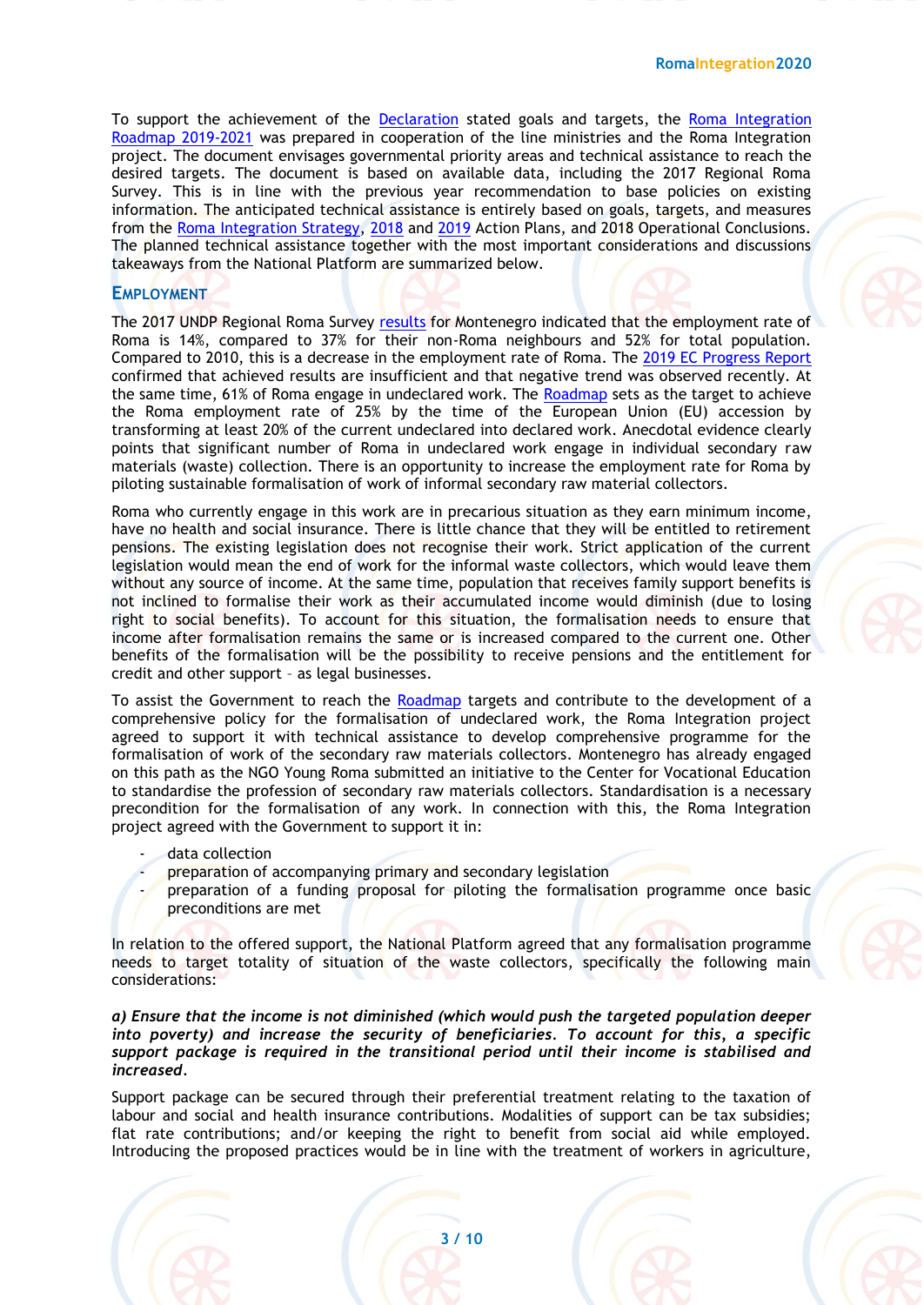and is justified by the social benefits of Roma integration and their contribution to waste management and environment protection.

The subsidies need to last until exit from the social situation is ensured and the income increased and stabilised. This is a realistic expectation as long as informal secondary raw material collectors are integrated in the formal waste management system. The recycling business will grow in the economy and should become more lucrative. Such development is set at part of the EU integration path as the transposed legislation stipulates percentage quotas for different types of collected waste (secondary raw materials) that need to be recycled annually. The quotas are not nearly reached at the moment.

As a first step towards the programme development, a cost-benefit analysis is necessary that will take into account current contributions of all family members and offer a model that is agreeable for informal waste collectors. Besides the cost-benefit analysis, first step also has to be identification of the size of targeted population and their motivation for formalisation. Data collection should also pinpoint the best and most sustainable waste collection practices currently performed, as practices differ in different parts of the economy with some being more successful than others.

Important consideration in relation to the total income of a certain household from waste collection is that children also engage in this work. In order to avoid that complete younger generations are steered towards waste collection the programme should consider including an educational component, such as support and requirements for children to participate and remain in education.

#### *b) Integrate informal waste collectors into the existing integrated waste management system*

Existing practices of informal waste collectors should be recognised in the legislation. At the same time, the practices will need to be altered to a necessary extent in order to be fitting for a wellregulated system organised in accordance with EU standards. As such, their recognition and integration requires to appropriately regulate: criteria for obtaining licences together with modalities of collection, obtaining, transporting, storing, as well as treating waste.

Current legislative criteria do not allow formal access to individual secondary raw materials collectors, while obtaining materials manually from containers is generally not considered viable and sustainable option. To account for this, other possibilities need to be sought. Some of these include: cooperation with municipal services so that access and rights are provided to private collectors in certain (specially designated) areas or allowing them to collect materials from specially marked containers, similar to granting concessions; but also collecting directly from companies and households.

In relation to the previous, the practice of purchase of secondary raw materials from informal collectors differs from one municipality to another. Some municipalities consider that there is legal basis to purchase from individuals while other do not. This issue emerged as one of the specific matters that need to be regulated in the sense of their integration in the waste management system.

#### *c) Provide informal waste collectors with one-time support in trainings and equipment to facilitate formalisation of the work according to the standards*

The target population is often without or with very low level of education which requires training and capacitating them to perform work according to the standards and to properly operate the necessary equipment.

The trainings need to cover issues such as: types of waste relating to their potential worth but also health hazard; complying with work-related standards including tax compliance; environmental, health and other work-related standards; obtaining driving and other relevant licences for operating equipment.

In addition, the collectors should be provided with the equipment for collection, transportation and treatment of waste. Where required, the authorities could allocate and donate land in industrial zones for materials storage and treatment.

The necessary support can be connected with the measure in [2019 Roma Integration Action Plan](https://www.rcc.int/romaintegration2020/download/docs/Akcioni%20plan%20CG2019.pdf/49f9a70f1565e3ce126fdb9e19b93141.pdf) that envisages special credit lines for Roma to start their own business.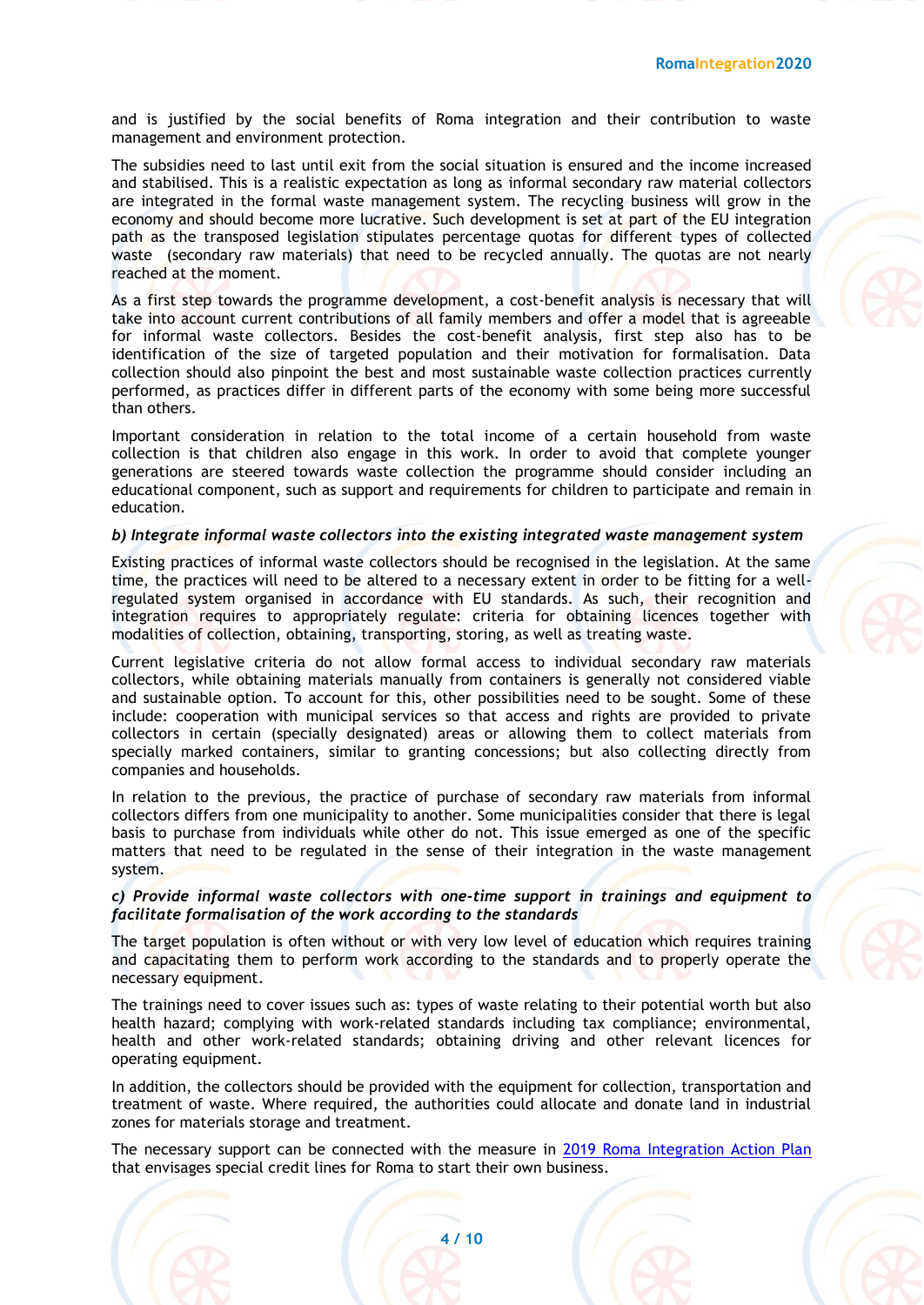Related to the considerations as described above, promising practices exist in Montenegro which should be complemented and developed further.

Specifically for informal waste collectors, the NGO Young Roma already implemented a project to train informal waste collectors and has assisted in the creation of a professional syndicate of informal waste collectors. These important experiences need to be built upon. Further strengthening the network of waste collectors will be beneficial for the exchange of experiences and to strengthen their negotiating position *vis-à-vis* purchasers, related to the price of goods. At the moment, the syndicate is not very active as waste collectors are not in a position to allocate sufficient time to participate in it.

The Employment Agency of Montenegro is engaged in activating and employing long-term unemployed people without qualifications. In such cases the Agency first prepares job-seekers for an occupation before mediating in their employment. Special attention is given to Roma jobseekers. Currently, the occupation that is most sought is hairdressing. This draws attention to the need to offer trainings for new occupations and at the same time motivate Roma to participate in the new employment programmes. Roma employment mediators should be part of the process so to identify, inform, and motivate Roma about relevant programmes.

The Employment Agency has further signed a Memorandum of Cooperation with the Roma Council. The Roma Council now has access to the Employment Agency's database of employment-seekers and strives to motivate Roma to participate in active labour market measures. In 2018, the cooperation has resulted in the employment of Roma in public utility companies - through public work programmes. While public work is short-term, good emerging practice is that employers were willing to contribute to wages on top of the guaranteed minimum wage, resulting in the wage increase.

Up to date, initiatives for standardisation of occupations in Montenegro have led to increased interest for the occupations, but also for the standardisation of new occupations. So far the occupations of Roma mediator (social inclusion associate) in education, employment, health and social security were standardised. The practice needs to continue and not only for mediationrelated work. In addition to the occupation of waste collectors, the National Platform participants' experiences show that a significant number of needed crafts are not standardised. Some of the already standardised occupations could lead to sustainable employment of Roma but there is little awareness about them. Employment potential of standardising certain crafts and training Roma for the new and existing occupations needs to be assessed at the national level.

- Lessons learned during formalisation of other types of work should be utilised in order to develop appropriate and sustainable work standard for waste collectors. The working group for standardisation needs to take into account the whole situation, including the possible modalities of performing work, organisational models, necessary support, and relationship with other stakeholders together with the need to establish contacts.
- Initial data collection is necessary to develop an appropriate pilot programme for the formalisation of work of individual waste collectors. It should cover: the size of potential beneficiary population and their motivation; cost-benefit analysis of formalisation and appropriate funding mechanisms; legislation amendment requirements – legal analysis.
- Promising examples of EU countries allowing to individuals to earn from waste collection should be examined and mirrored.
- Development of the pilot programme needs to be participative. Meetings with experts and targeted population should be organised to collect information about the needs of beneficiaries, exchange experiences, and motivate them.
- Relevant stakeholders should be involved to create pre-conditions for participation and strengthening of the professional syndicate of waste collectors.
- Participation of the Ministry of Labour and Social Welfare and the Ministry of Finance is a *sine qua non* for the successful formalisation of informal work. The two institutions should engage more on the issue.
- The formalisation should go in hand with the development of relevant active labour market measures that should also cover obtaining of driving and other relevant licences.
- The formalisation programme should incorporate financial and in-kind support in equipment and location/premises for performing work. This can be achieved by establishing a special fund for Roma employment (previous year recommendation) and/or a special credit line for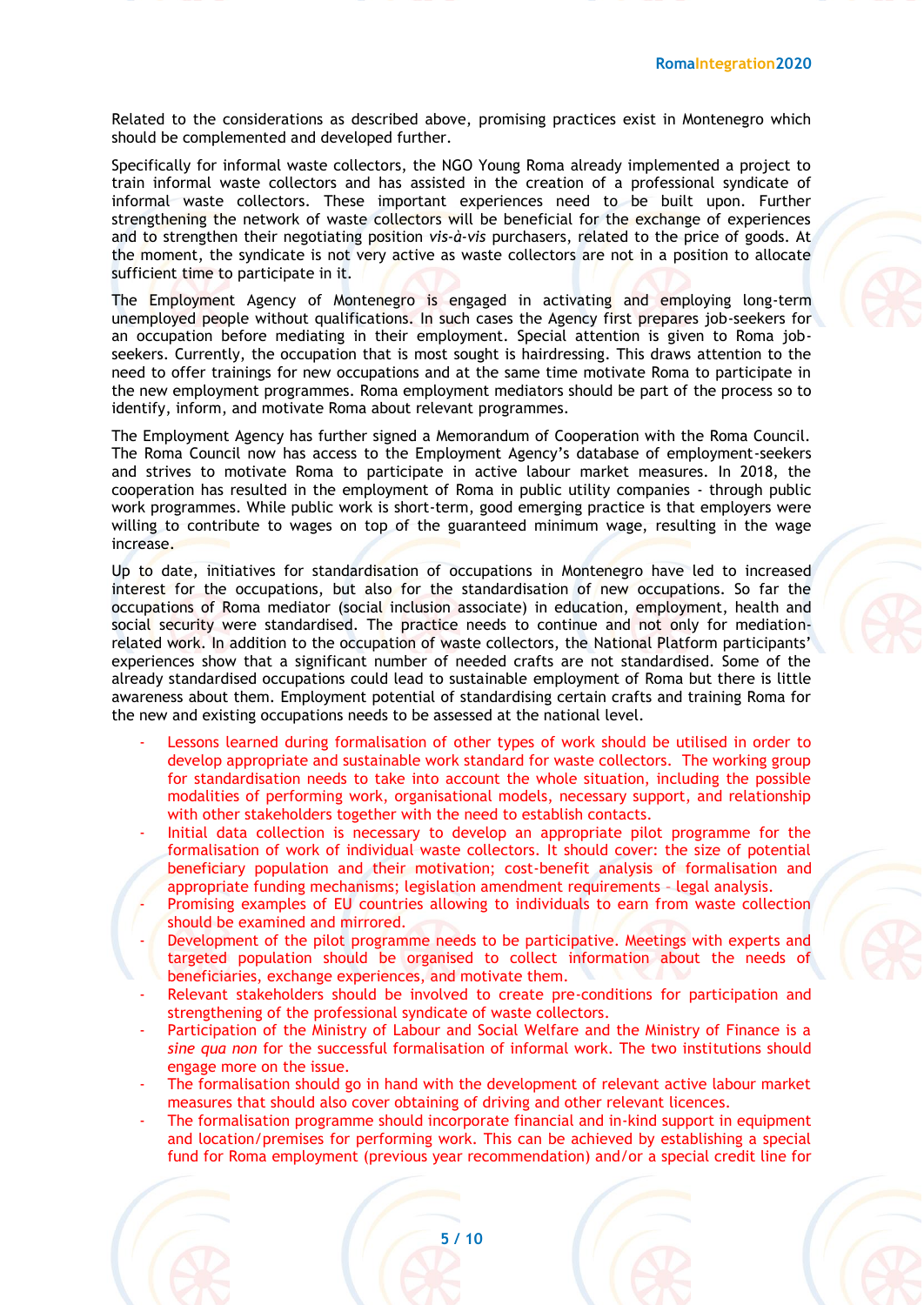the self-employment of Roma (2018 Action Plan) as the most socially and economically deprived group in the economy.

- Roma employment mediators should motivate Roma (informing them about the potential of work formalisation) and identify target population not registered with the Employment Agency.
- The good practice of increasing wages for public work participants should be continued and institutionalised.
- Assessment should be made at the national level about occupations relevant for Roma employment already standardised or that need to be standardised (such as crafts). This should be followed by work standardisation and employment programmes for Roma in these occupations.
- Roma should be trained to develop skills for tourism as one of the main pillars of the Montenegrin economy.
- In the northern region, Roma can participate in agricultural project some of which are already implemented at the local level. The approach should be recognised, systematised, and promoted in the action plans.
- New model for motivating employers to employ Roma should be developed. Subsidies for employers to employ vulnerable groups were revoked in 2019.
- Measures for combatting discrimination by employers and in the work place need to be developed.
- Employment support should be combined with the support in housing, as an integral approach to Roma integration. The formalisation programmes should consider an educational component.

### **HOUSING**

Montenegro does not possess precise data about the situation of Roma in housing, while anecdotal evidence strongly points out to a very poor housing situation. The only data collected by Montenegro is part of the [Roma Integration Strategy](https://www.rcc.int/romaintegration2020/download/docs/20160324%20ME%20NRIS%202016-20%20%5ben%5d.pdf/516f4f38750495e5df7c9596503cf7e4.pdf) and indicate that approximately 40% of Roma housing is illegal. This is corroborated by the 2017 Regional Roma Survey [results](https://www.undp.org/content/dam/rbec/docs/Factsheet_MONTENEGRO_Roma.pdf) according to which 77% of Roma live in segregated settlements, 60% live in housing not up to adequate standard, and 94% face sever material deprivation. Overcrowding and discrimination in the labour market are additional issues recognised by the Delegation of the European Union. The [2019 EC Progress Report](https://ec.europa.eu/neighbourhood-enlargement/sites/near/files/20190529-montenegro-report.pdf) recognised successes made through Konik Camps closure and invited Montenegro to strive to resolve housing problems for domicile Roma, commit to promote legalisation, and avoid eviction risks.

To assist the Government in resolving the issues, it was agreed to prioritise legalisation of Roma housing and Roma informal settlements so to lower the number of illegal dwellings to 15% by the time of the EU accession. It is expected that the deadline for housing legalisation will be re-opened due to high interest from home-owners, as the last deadline was closed on 16 July 2018. In addition, Roma should further benefit from social housing support as the legislation explicitly prioritises them, although the provision is not well operationalised.

The Roma Integration project offered to support the Government of Montenegro in:

- comparing existing data on housing, identifying Roma informal settlements and Roma owned housing units, and identifying additional data collection requirements
- identifying legislation gaps and offering appropriate legislative solutions
- $\frac{1}{2}$  preparing a funding proposal for settlement<sup>2</sup> (or housing units) legalisation or alternatively a social housing project
- developing methodology of a participative integral approach combining housing and employment support; the support can be extended to policy planning at the local level

 $2$  Settlement legalisation is understood as a project for a settlement revitalisation that connects: inclusion of the settlement in urban plans; reconfiguration of the settlement where necessary to comply with urban planning and other standards; infrastructure and desegregation works; legalisation of individual housing units; and provision of social housing that fits into the reconfigured plan where necessary (for housing units that cannot be legalised for justified reasons).



**.**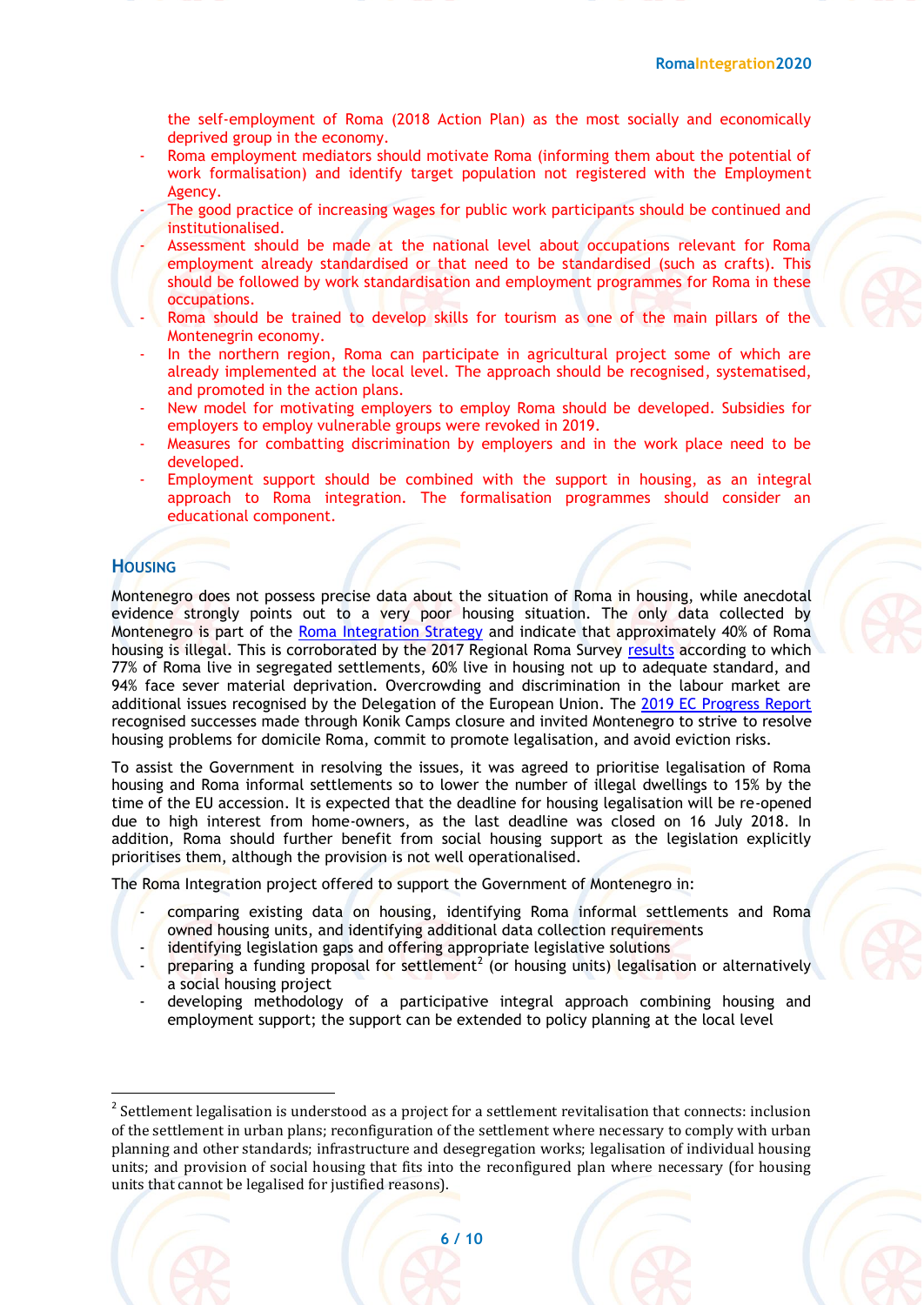The meeting agreed that in order to successfully operationalise the Roma Integration support and improve the housing policies for Roma in Montenegro the following main considerations need to be met:

#### *a) Establish the locations, size and structure of Roma settlements; collect information about available social housing; and establish the size of population in need of housing support (per different types of support)*

Proper database will be necessary to plan social housing programmes at the national and local level and to ensure appropriate prioritisation of groups recognised in the Law on Social Housing.

The only available information (in the Social Housing Programme 2017-2020) about available social housing indicates that approximately 2000 units are available. The institutions representatives agree that this information is not precise. In addition, it is necessary to establish the size of population in need, including Roma. The Social Care Centres need to be involved to provide up-todate information about the population in need.

In 2019, the Roma Integration project engaged consultants to develop methodology for mapping informal Roma settlements and to perform initial mapping exercise according to the proposed methodology. The exercise will support Montenegro in the planning of housing policies.

Related to the legalisation it will also be necessary to infer how the identified settlements and objects relate to the existing or upcoming urban planning documents and whether the objects are appropriate for legalisation. Not all Roma housing can be legalised due to not being considered a 'structure' according to the Law on Spatial Planning and Construction of Structures (Art. 68). The main reason is that some of the housing if constructed from inappropriate and not durable materials. While exact data on illegal dwellings and their compliance is unavailable, Montenegro has set up the online [Geoportal](http://www.geoportal.co.me/) that includes substantial information about housing (without ethnical disaggregation). Two sustainable housing options exist in cases of housing units not considered a 'structure', one is their reconstruction up to the legalisation standard (where possible) and the other is provision of social housing.

#### *b) Improve the general understanding and capacities for applying the Law on Social Housing*

When considering available social housing, lingering issue is the general lack of understanding of conditions for benefitting from social housing. The beneficiaries tend to consider social housing their property, while the municipalities rarely perform periodic revisions of the fulfilment of conditions for benefitting from social housing. As a result, sometimes households remain in social housing after they have ceased to fulfil the conditions. At the same time, those most in need cannot benefit from the housing in question due to limited supply. According to the legislation, revisions can be performed only by the local level, while the central level can only give recommendations.

The Law on Social housing considers Roma as one of priority groups (Art. 4). The Law also includes criteria for entitlement to social housing (Art. 8) such as: housing situation, income, length of residence, number of household members, invalidity, health condition, and age. The prioritisation methodology is lacking. An instruction to municipalities about relationship between prioritisation under article 4 and criteria under Article 8 does not exist. As interpreted by the representatives of relevant institutions, the priority groups are de facto only proposed to the local level as the only explicitly referred criteria are under Article 8. The local level has a free hand to define allocation criteria and decide which of the priority groups in the Law will be effectively prioritised. Priority groups are also defined in the Law on Local Self-Government and municipality statutes which additionally complicates the situation.

In addition, there is no is no official method to collect information about ethnic belonging at the local level. Such legal gap effectively prevents appropriate prioritisation of Roma and officially collecting information about Roma who benefit from social housing.

To appropriately implement the Law on Social Housing it is necessary to both define the prioritization methodology and to ensure that the information about ethnic belonging (of Roma as a priority group) is officially collected, on voluntary basis.

On training requirements, the capacities for defining high quality programmes, action plans, and methodology of execution of housing programmes at the local level are not sufficient.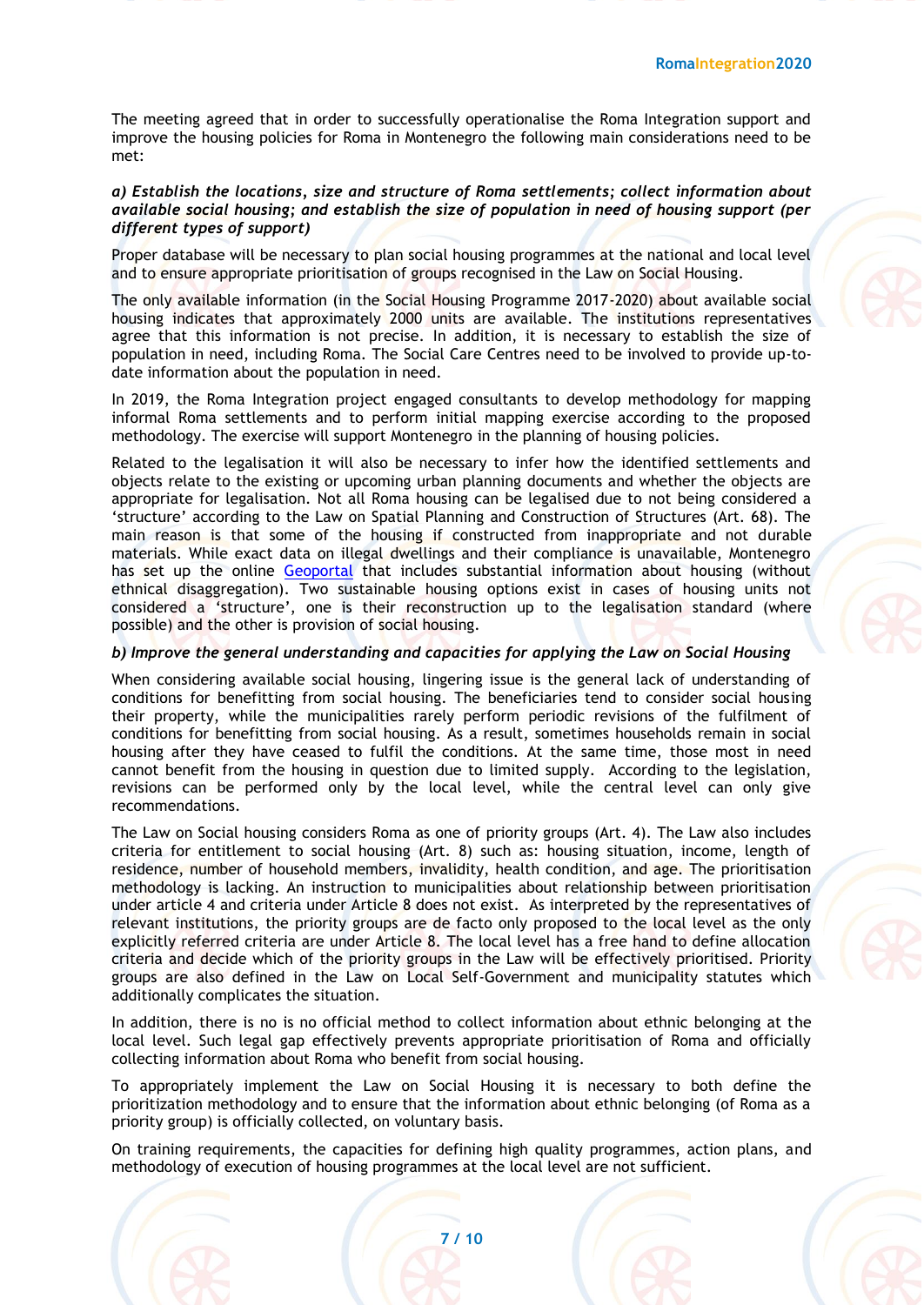#### *c) Improve models of financing social housing construction and its later maintenance*

When contributing to social housing projects, the local authorities sometimes allocate land and cover costs of connection to utilities. However, funds for construction works are often not available which remains the largest obstacle in executing social housing projects. The issue should be resolved in a joint effort by the Ministry of Sustainable Development and Tourism, the municipalities, the international and local organisations.

Related to the maintenance costs, social housing is municipality ownership. In this sense, in a case when certain social housing contract expires and is not revised, the municipality is obliged to cover utility costs as the legal owner. In some situations this has led to utility bills not being paid for a number of years and significant municipal debts.

Improper planning of social housing costs and ambivalence about the obligations of different actors jeopardise the sustainability of social housing. This can be accounted for by collecting data about ongoing and unplanned costs based on the experience of stakeholders directly involved in the housing maintenance (such as the Housing Agency in case of Podgorica).

Recent local level experiences with social housing show that proper informing has led to good maintenance of social housing. In addition, engaging beneficiaries in joint activities has been contributing to activating of work-capable Roma and promoting a sense of housing ownership.

Lastly, the most important condition for the sustainability of social housing is to support beneficiary population in employment.

#### **d***) Amend the legalisation legislation so that it better accounts for the needs of Roma in housing and their specific situation*

The legislation on legalisation envisages financial fines for those who do not legalise their dwelling or do not submit an application on time. No considerations exist for social aid beneficiaries and owners of illegal structures serving as primary residence.

Applying for legalisation is overly expensive for most of the vulnerable Roma. The costs should cover preparation of a geodetic elaborate, fee for connection to utilities, land costs (when not owned by Roma), and other costs.

In order to be legalised an object also needs to be in accordance with the urban plans. As noted by the Ministry of Sustainable Development and Tourism, ensuring the compliance is a complicated procedure. There is little chance that vulnerable Roma can engage in this process without the technical and legal support.

In line with the considerations as above, some successful practices exist in Montenegro that can be utilised in setting up a system that will better respond to the Roma needs. In Tivat municipality, the proposal was reached to construct access roads to informal settlements through the dialogue of Roma community and the municipality, supported by the ROMACTED project. This is a promising practice of the participative approach.

Tivat is also one of the municipalities that have established the body that performs revisions of the right to use social housing. Similar body also exists in Podgorica. Remaining municipalities can establish such professional bodies following the existing experiences. In order to resolve the emerging situations for households that need to move out from the social housing, Tivat also adopted a decision on alternative accommodation for households which cease to benefit from social housing. This is another promising practice that should be replicated.

The civil society noted that around 170 families in the southern region together with families in Bijelo Polje living near the road that is undergoing widening works are in risk of evictions. These and similar situations need to be prioritised based on the collected data.

Settlement and households facing safety, health and climate, and eviction risks should be identified to inform proper policy planning. A list of settlements and housing units according to the degree of emergency needs to be set up to inform appropriate prioritisation of Roma according to the observed situations. The information gathering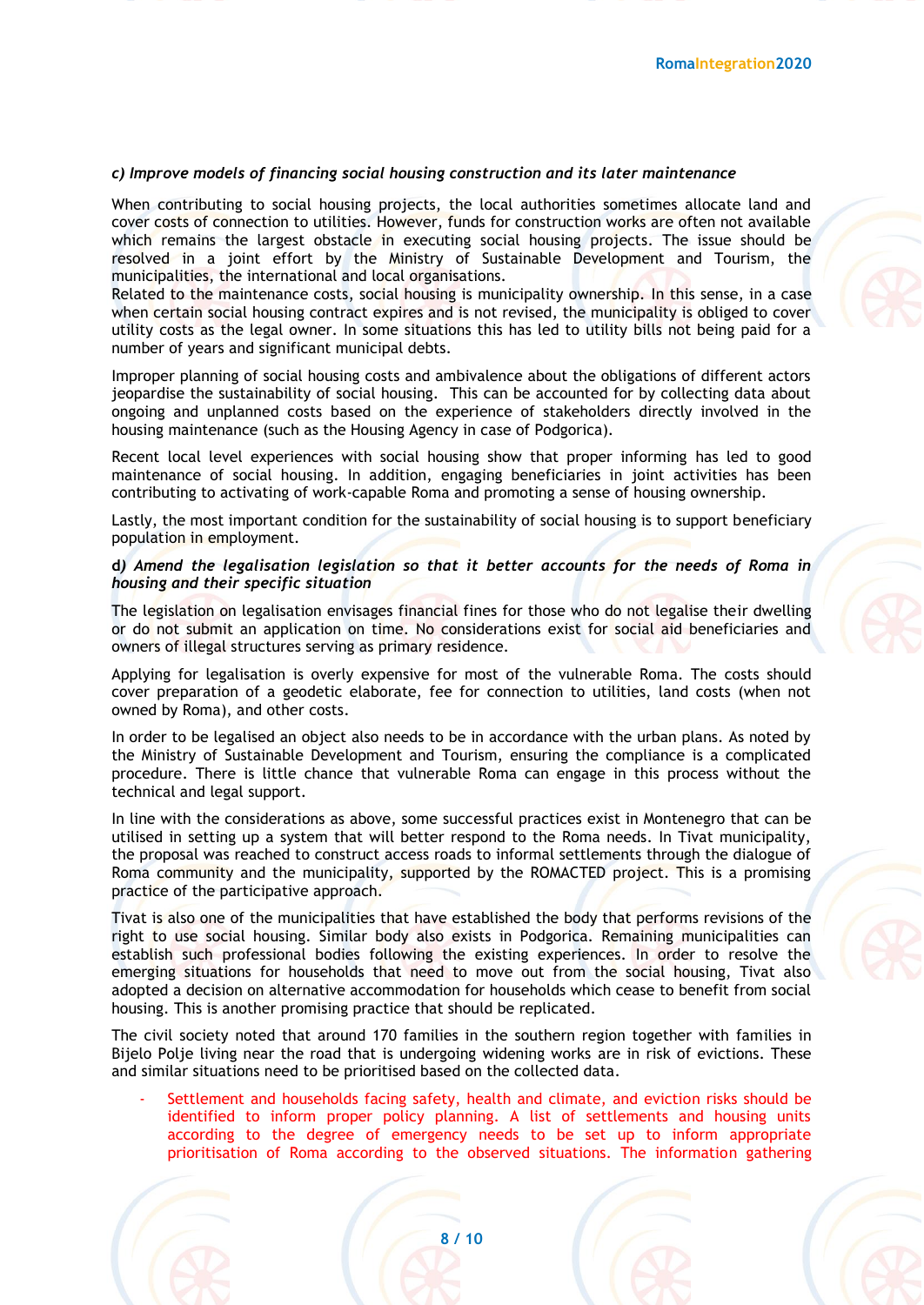should lean on the housing mapping exercise by the Roma Integration project and information provided by the civil society.

- The risk of forced evictions should be eliminated. In order to guarantee alternative accommodation for justifiably evicted persons, annual budget portion should be committed so that the issue is gradually and sustainably resolved across a number of years.
- The mechanism to collect official information about ethnic belonging at the local level (on voluntary basis) needs to be developed. This will resolve the current legal gap and is a minimum legal precondition for the prioritisation of Roma in social housing.
- The mechanism that will ensure guarantees that the priority groups from the Law on Social Housing will be effectively prioritised according to their needs to be introduced.
- Relevant policy and legal documents referring to priority groups (the Law on Social Housing, the Law on Local Self-Government, municipality statutes, etc.) should be compared and reassessed at the local level to clarify the matter and identify precedence of different documents. The comparison will contribute to resolve uncertainty of prioritisation and develop prioritisation mechanisms.
- Stakeholders with experience in developing and maintaining social housing programmes need to be engaged in the planning of social housing programmes and projects to properly estimate the construction, maintenance, and other costs.
- Due to the financial constraints, financing of housing policies for Roma would benefit from annual appropriations (at the central and local level) so to gradually and sustainably resolve the housing issue based on priorities established during the data collection.
- Informing affected communities and their participation in the planning of housing initiatives is a necessary pre-condition for the sustainability of interventions. In case of social housing, the communities also need to be consulted about locations and type of housing while taking care about desegregation. The participation and information methodology should be developed based on the RHP and the ROMACTED experiences.
- All municipalities should form expert bodies for period revisions of the right to social housing.
- All municipalities should adopt local programmes and action plans for social housing. The information exchange between the municipalities needs to be introduced so that good practices are shared and mirrored.
- The local level should be supported in capacity building for the preparation of housing policy documents and the implementation of housing policies.
- Integral approach combining housing and employment should be developed and introduced to ensure the sustainability of housing solutions. The inter-institutional cooperation in developing and implementing the integral approach should at least include the Ministry of Sustainable Development and Tourism, the Ministry of Employment and Social Welfare, the Ministry of Human and Minority Rights, the Ministry of Finance, and the local level.
- Once the legalisation process is re-opened, a working team composed of civil society and institutions' representatives should be formed to define the approach to informing Roma, technical and legal support required, and specific exemptions for vulnerable categories.
- The legislation on legalisation should be amended to account for the needs of vulnerable Roma. Efforts should be made to promote the legalisation of housing for Roma that do not own the construction land.
- All municipalities should define the legalisation costs, while aiming not to inflate the costs. The municipalities should aim to lower the costs of legalisation for objects of primary residence, following the example of Podgorica. The maximum of land and surface area for benefiting from such exemptions can be defined to avoid the misuse of such measures.
- Roma should be appropriately informed about the advantages of legalisation, its costs, consequences of not applying and similar. To properly perform this, some of the unavailable information (such as on the approximate total costs of legalisation) should be assessed.
- The households living in objects of primary residence that are already connected to utilities through their own intervention should be exempted from the costs of utility connections in the legalisation process.
- The technical and financial support for legalisation should be provided to vulnerable Roma households. The support can be combined with the conditionality to perform a form of public work in the settlement - towards the activation of vulnerable Roma and promoting a sense of ownership and responsibility for the received support.